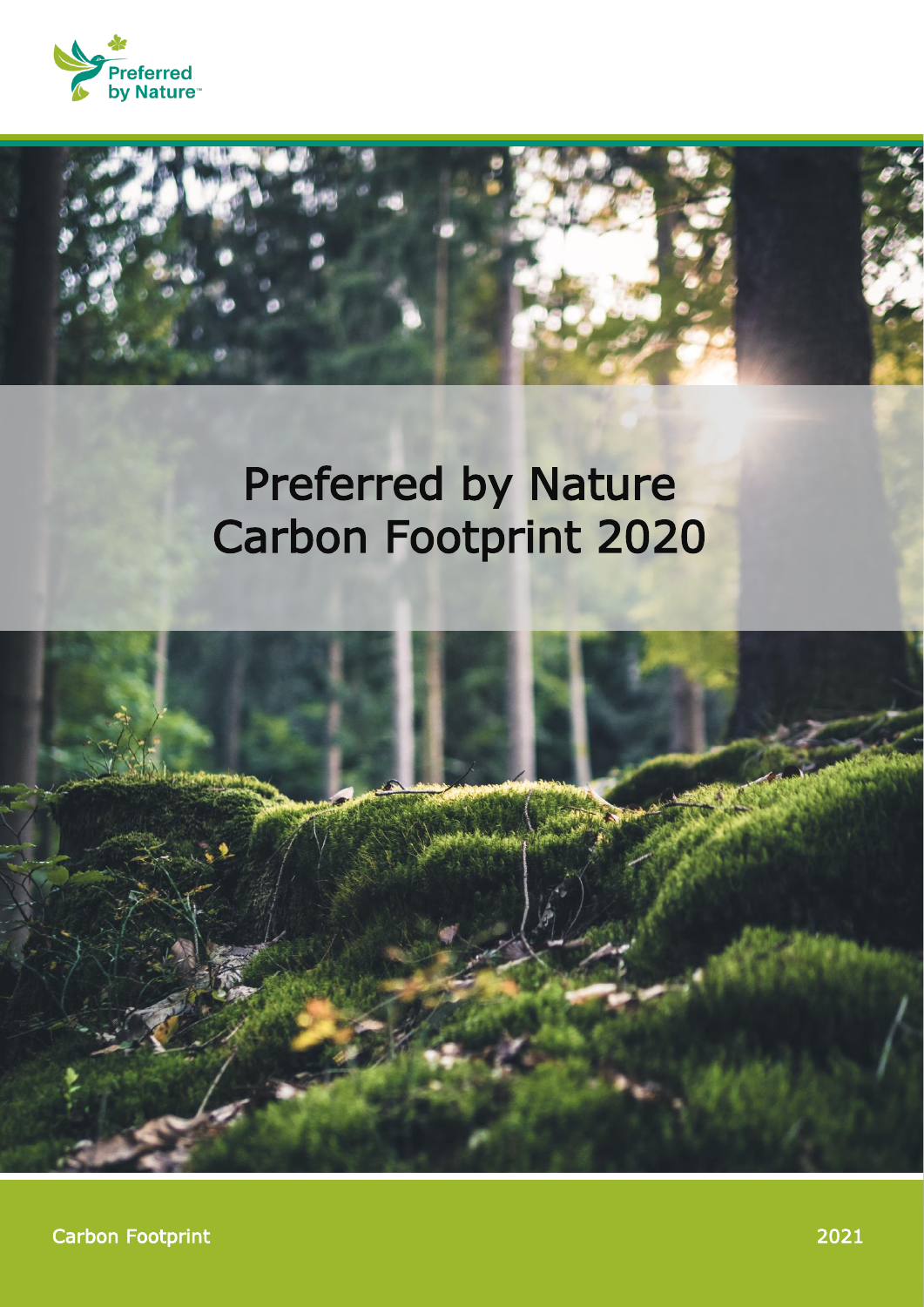

| Name of the document  |                                           |
|-----------------------|-------------------------------------------|
| Type of document:     | Report                                    |
| Title:                | Preferred by Nature Carbon Footprint 2020 |
| Status of document:   | Approved                                  |
| Version:              | 1.0                                       |
| Date:                 | 01 July 2021                              |
| Official language(-s) | English                                   |
| Contact person:       | Andreas Søndergaard Heinrich              |
| Contact email:        | asheinrich@preferredbynature.org          |



Preferred by Nature has adopted an "open source" policy to share what we develop to advance sustainability. This work is published under the [Creative Commons Attribution](http://creativecommons.org/licenses/by/3.0/) Share-Alike 3.0 license. Permission is hereby granted, free of charge, to any person obtaining a copy of this document, to deal in the document without restriction, including without limitation the rights to use, copy, modify, merge, publish, and/or distribute copies of the document, subject to the following conditions:

- The above copyright notice and this permission notice shall be included in all copies or substantial portions of the document. We would appreciate receiving a copy of any modified version.
- You must credit Preferred by Nature and include a visible link to our website www.Preferred by Nature.org.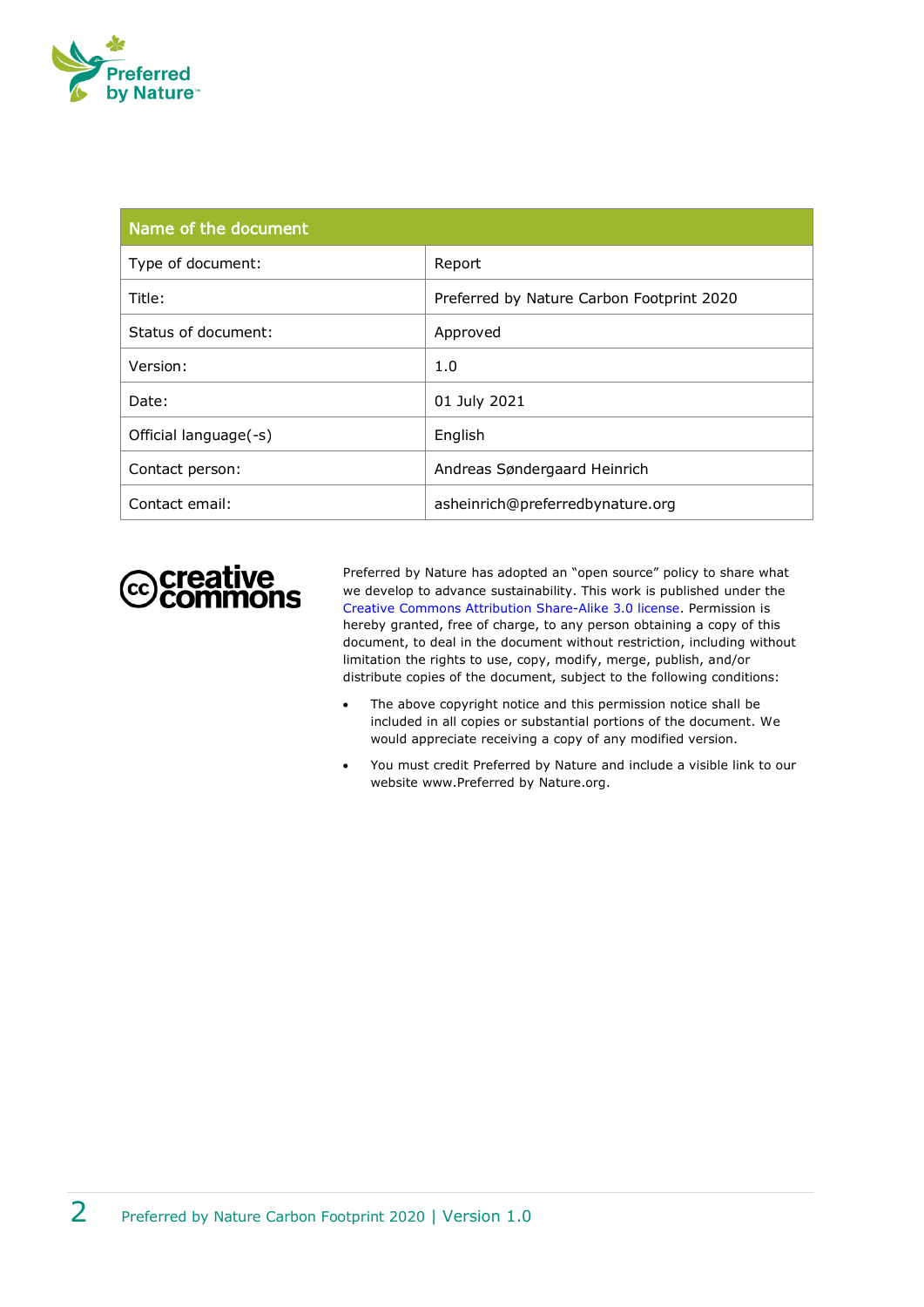# Preferred<br>by Nature

## <span id="page-2-0"></span>**Contents**

| 2.2 Transportation in vehicles owned or controlled by Preferred by Nature 13 |  |
|------------------------------------------------------------------------------|--|
|                                                                              |  |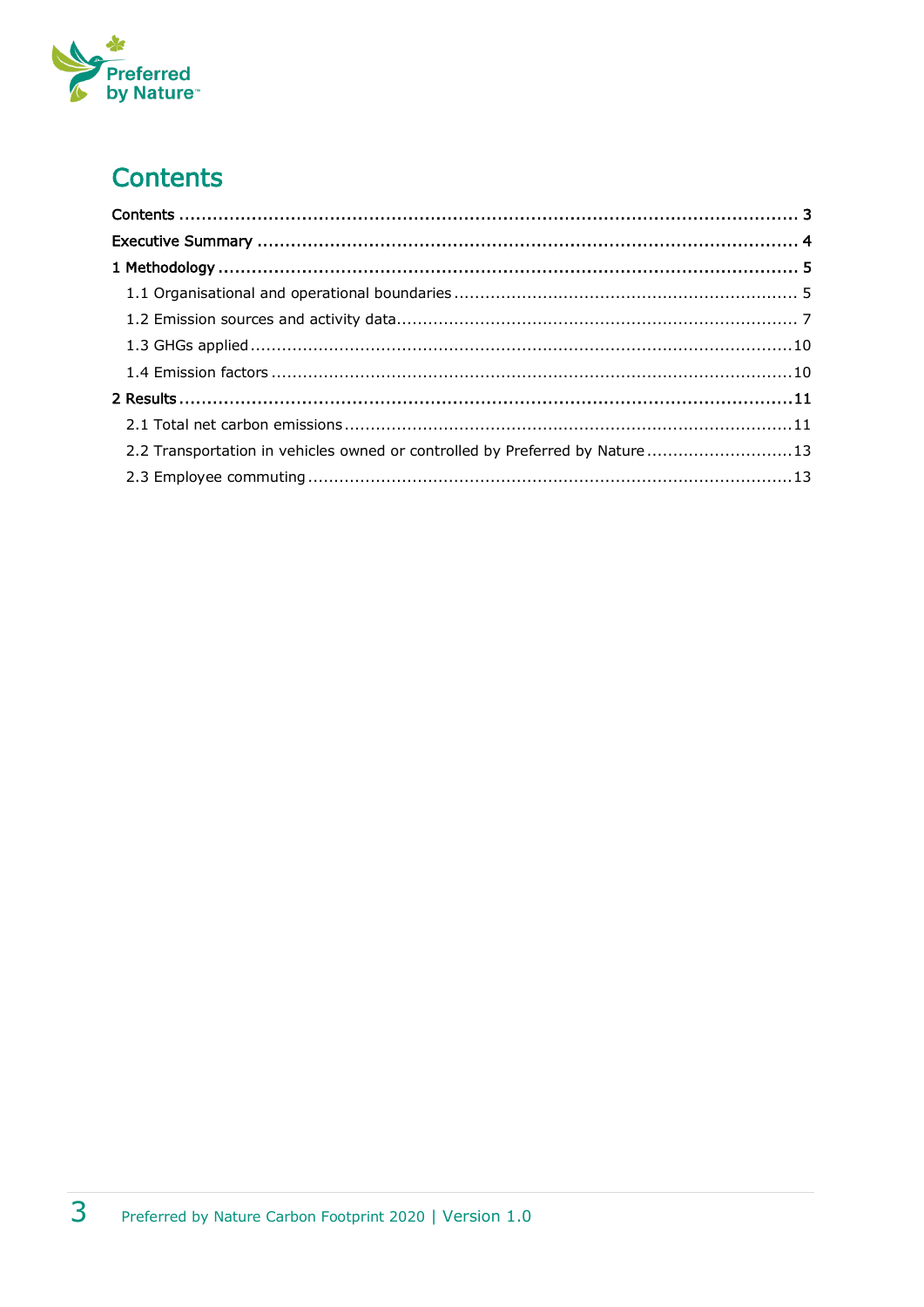

### <span id="page-3-0"></span>Executive Summary

Preferred by Nature aims to lead by example in managing our environmental performance and disclosing the impact of our operations. We have been reporting on the carbon emissions associated with our operations since 2016.This report provides a comprehensive breakdown of our carbon emissions arising in 2020 from all operations.

2020 was an unprecedented year. The impact of the global covid-19 pandemic changed the way we worked and travelled. This was reflected in our carbon footprint.

In 2020, the total net carbon footprint of Preferred by Nature's normal operations was an estimated 764 tCO2e corresponding to a relative emission of 2.9 tCO2e per employee. The graph below depicts how our absolute and relative emissions have evolved since 2016. Emissions from business travel (transportation and accommodation) accounted for 70% of total carbon emissions from Preferred by Nature's normal operations in 2020 followed by electricity (18%) and commuting (7%). In addition, a buffer corresponding to 5% of total calculated emissions was added.



Figure 1 Evolution of Preferred by Nature's carbon footprint 2016-2020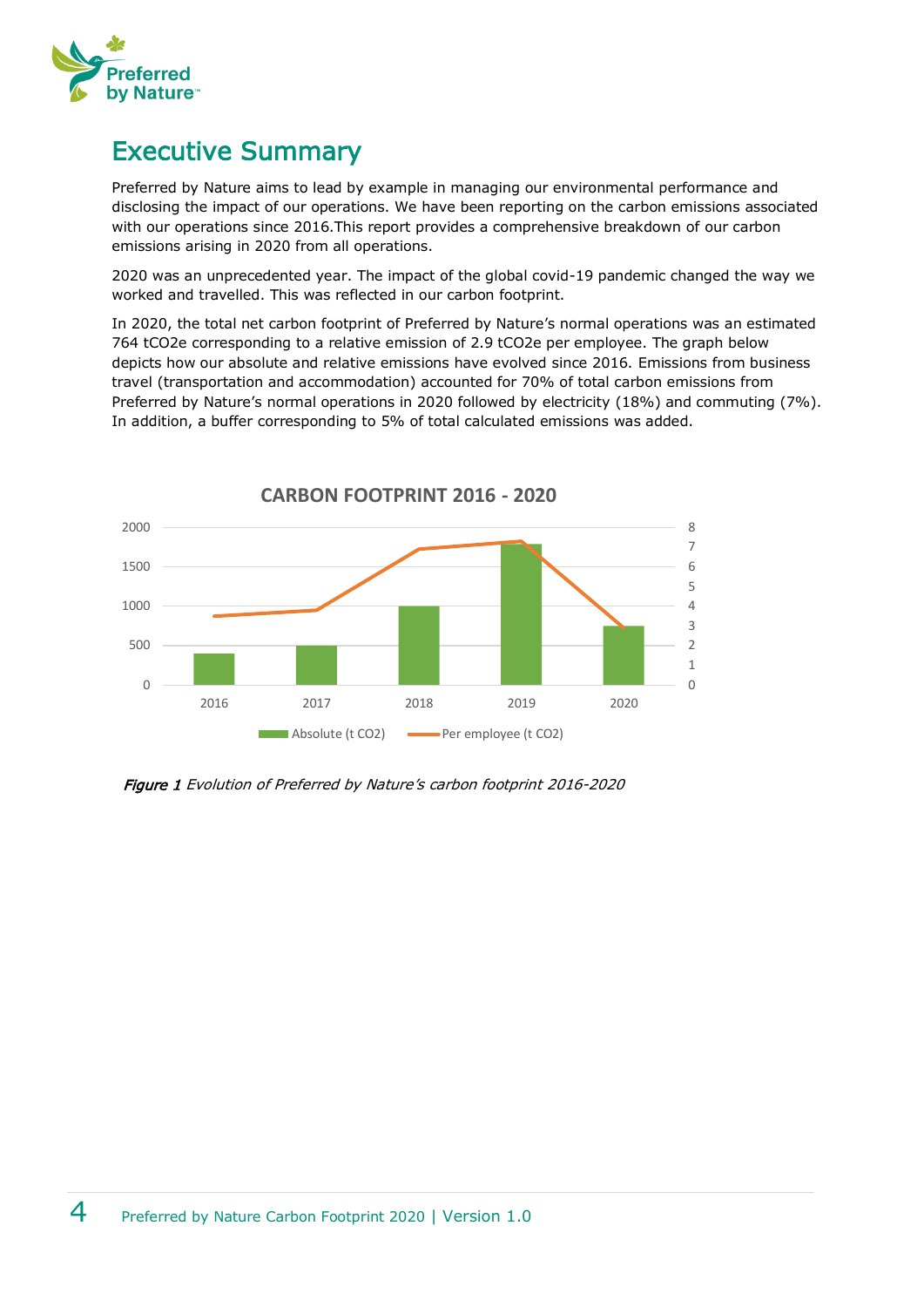

## <span id="page-4-0"></span>1 Methodology

The carbon footprint accounting in this report is based on Preferred by Nature Carbon Footprint Management Standard (2013 version 1.0).

#### <span id="page-4-1"></span>1.1 Organisational and operational boundaries

The accounting covers the corporate carbon footprint of Preferred by Nature's headquarters and subsidiaries during the reporting year 01.01.2020 – 31.12.2020 [\(Table 1\)](#page-4-2):

<span id="page-4-2"></span>Table 1 Legal entities of Preferred by Nature covered by carbon footprint accounting 2020.

| <b>Legal Entity</b>                            | <b>Main Office</b>             | <b>Region of activity</b>                | Avg. no of<br>employees<br>2020 |
|------------------------------------------------|--------------------------------|------------------------------------------|---------------------------------|
| Nature Ecology and People Consult Sdn Bhd      | Kuala Lumpur,<br>Malaysia      | Asia Pacific                             | $\overline{4}$                  |
| Nature, Ecology and People Consult Sweden AB   | Home Office                    | Sweden                                   | $\overline{2}$                  |
| NEPCon F.M.B.A                                 | Copenhagen,<br><b>Denmark</b>  | Global                                   |                                 |
| NEPCon Bulgaria EOOD                           | Sofia, Bulgaria                | Bulgaria                                 | 3                               |
| NEPCon Certificering ApS                       | Aarhus, Denmark                | Denmark                                  | 9                               |
| NEPCon Group s.r.o                             | Brno, Czech Republic           | Czech Republic                           | $\overline{2}$                  |
| <b>NEPCon LT UAB</b>                           | Vilnius, Lithuania             | Lithuania,<br>Belarus, Ukraine           | 8                               |
| NEPCon OOO                                     | Home Office                    | Russia                                   | 14                              |
| NEPCon OÜ                                      | Tartu, Estonia                 | Estonia                                  | 16                              |
| <b>NEPCon SIA</b>                              | Riga, Latvia                   | Latvia                                   | $\overline{7}$                  |
| NEPCon Sp. z o.o.                              | Krakow, Poland                 | Belgium,<br>Germany, Poland,<br>Romania, | 15                              |
| NEPCon Spain S.L.                              | Madrid, Spain                  | Spain                                    | $\overline{7}$                  |
| <b>NEPCon UK Ltd</b>                           | London, UK                     | <b>UK</b>                                | 8                               |
| NEPCon Vietnam Ltd                             | Ho Chi Minh City,<br>Vietnam   | Vietnam                                  | $\overline{7}$                  |
| NEPCon Guatemala Certificaciones, Limitada     | Guatemala City,<br>Guatemala   | Meso America                             | 8                               |
| NEPCon Costa Rica S.A.                         | Home Office                    | Meso America                             | 4                               |
| PT Nature Economy and People Connected         | Jakarta and Bali,<br>Indonesia | Asia Pacific                             | 21                              |
| NEPCon Kenya Limited                           | Nairobi, Kenya                 | Africa                                   | 3                               |
| NEPCon Bolivia S.R.L.                          | Santa Cruz, Bolivia            | South America                            | 6                               |
| NEPCon Peru S.A.C.                             | Home Office                    | South America                            | 3                               |
| Nature Economy People Connected (NEPCon)       | Accra, Ghana                   | Africa                                   | 5                               |
| NEPCon Canada Inc.                             | Home Office                    | North America                            | 10                              |
| <b>NEPCON LLC</b>                              | Vermont, USA                   | North America                            | 27                              |
| NEPCON MEXICO A.C.                             | Durango, Mexico                | Meso America                             | 8                               |
| NEPCon (Beijing) Technical Promotion Co., Ltd* | Beijing, China                 | East Asia                                | 5                               |
| NEPCon India Private Limited                   | Delhi, India                   | South Asia                               | $\overline{4}$                  |
| NEPCon Cote d'Ivoire                           | Abidjan, Cote d'Ivoire         | East Africa                              |                                 |
| <b>TOTAL</b>                                   |                                |                                          | 245                             |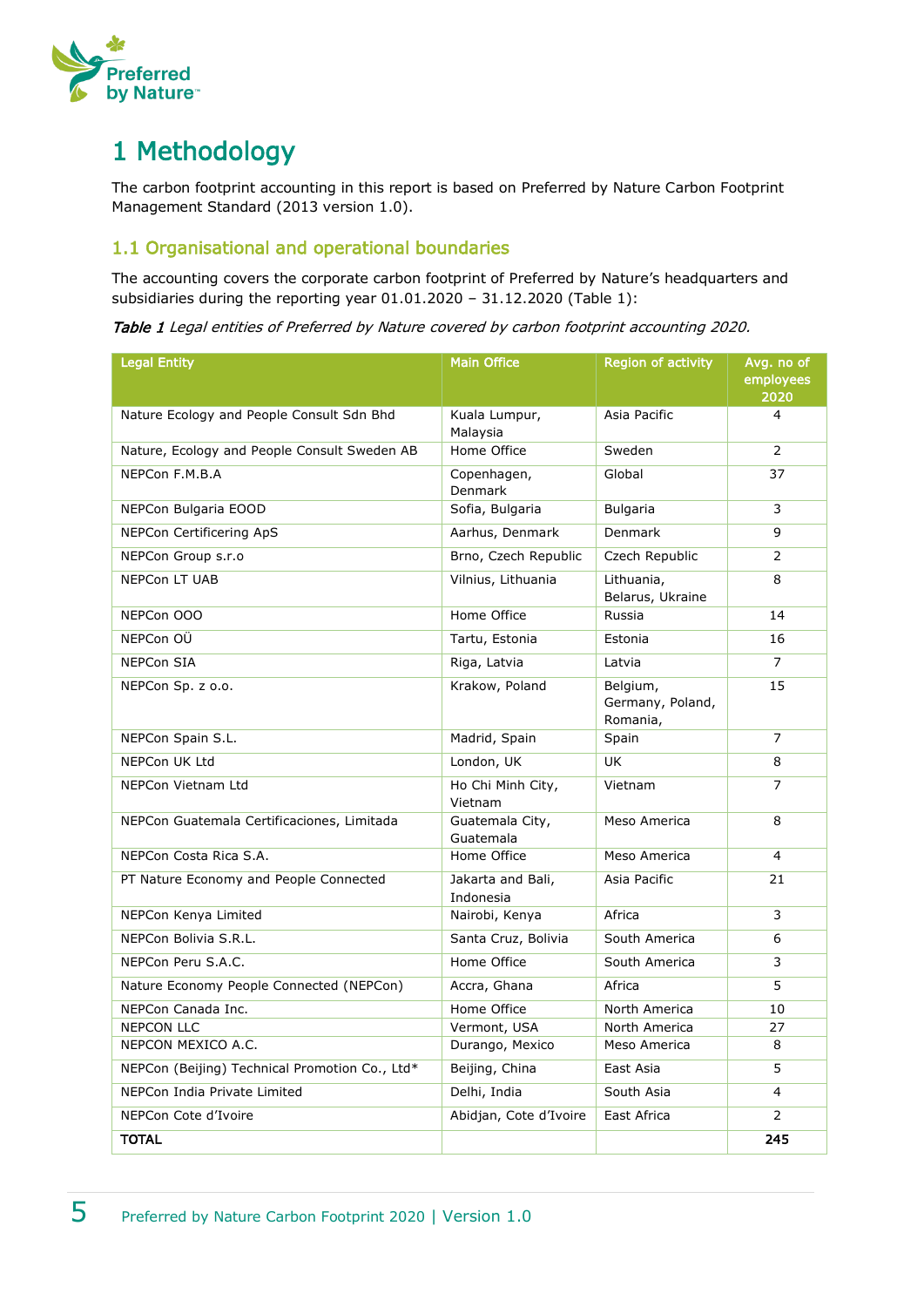

The accounting covers the following organisational activities:

- Emissions from electricity usage in offices owned or controlled by Preferred by Nature
- Emissions from electricity usage from home offices used by Preferred by Nature employees
- Emission from transportation in vehicles owned or controlled by Preferred by Nature
- Emissions from business travel of Preferred by Nature employees, board members, external auditors, and consultants
- Emissions from Preferred by Nature employees commuting to work
- Emissions from hotel accommodation due to business travel

Detailed activities are listed in [Table 2](#page-5-0)

<span id="page-5-0"></span>Table 2 Preferred by Nature's activities covered by carbon footprint accounting

| <b>Activity</b>                                                          | <b>Description</b>                                                |
|--------------------------------------------------------------------------|-------------------------------------------------------------------|
| Transportation in vehicles owned or<br>controlled by Preferred by Nature | Car travel in 4 Preferred by Nature offices                       |
| Electricity                                                              | Electricity usage in Preferred by Nature offices and home offices |
| Business travel (employees, board                                        | Air travel short-haul/Economy class                               |
| members, external consultants)                                           | Air travel long-haul/Economy class                                |
|                                                                          | Rail travel (train travel)                                        |
|                                                                          | Coach travel (long-distance bus)                                  |
|                                                                          | Local Public Transport travel                                     |
|                                                                          | Tram travel                                                       |
|                                                                          | Ferry travel                                                      |
|                                                                          | Taxi travel                                                       |
|                                                                          | Employee-owned car travel                                         |
|                                                                          | Rental car travel                                                 |
|                                                                          | Hotel accommodation due to business travel                        |
| Commuting (employees)                                                    | Car travel                                                        |
|                                                                          | Car sharing                                                       |
|                                                                          | Rail travel                                                       |
|                                                                          | Bus travel                                                        |
|                                                                          | Other public transport (PT) travel                                |
|                                                                          | Motorbike travel                                                  |

Two organisational activities were excluded from the current accounting due to lack of relevance (Table 3):



| <b>Activity</b>                                                                         | Reason for excluding                                                                 |
|-----------------------------------------------------------------------------------------|--------------------------------------------------------------------------------------|
| Product transportation by third parties                                                 | Preferred by Nature is not producing, delivering, or selling any<br>kind of products |
| Downstream transportation and distribution of<br>products sold by the reporting company | Preferred by Nature is not producing, delivering or selling any<br>kind of products  |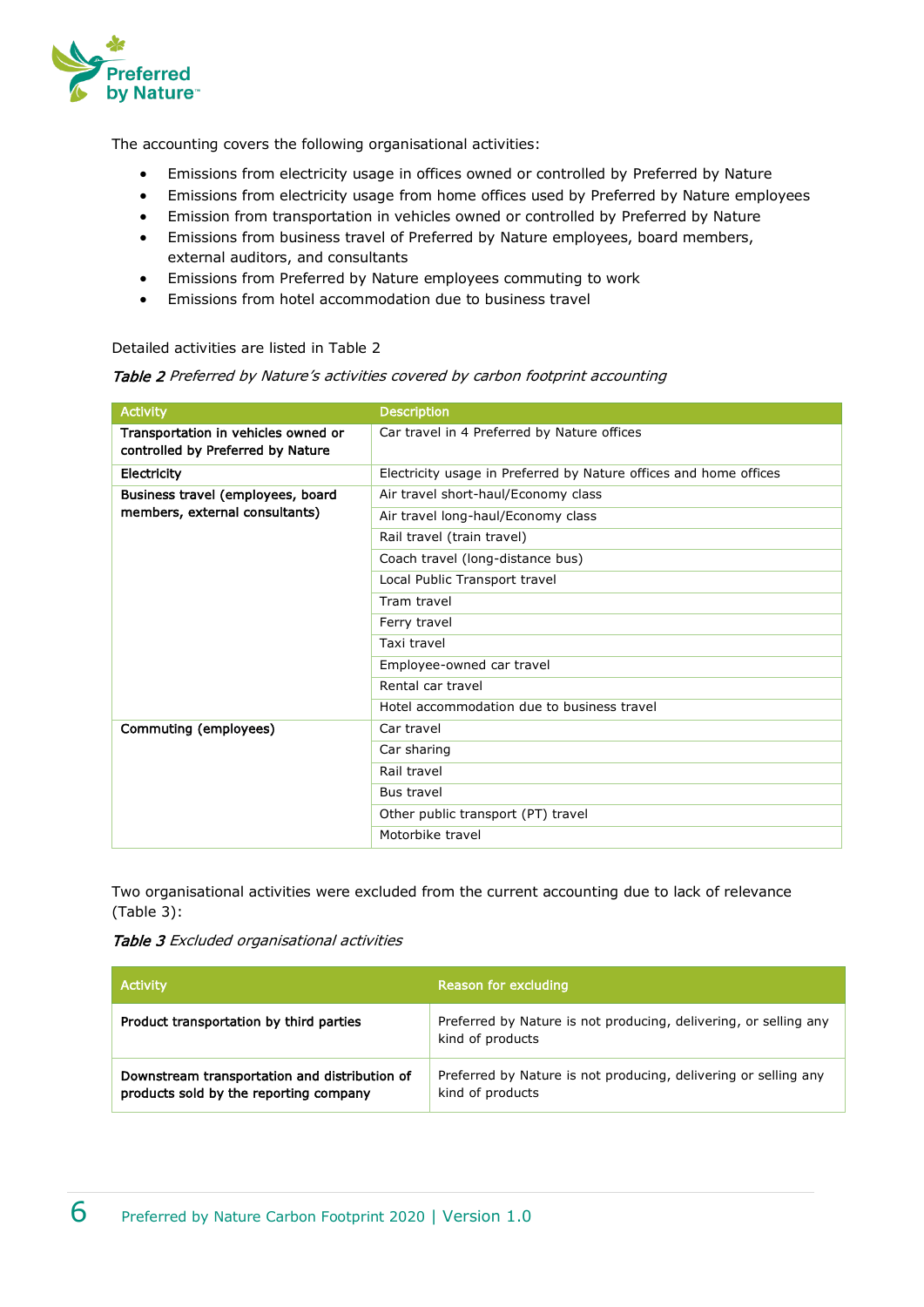

#### <span id="page-6-0"></span>1.2 Emission sources and activity data

Following definitions were used to identify emissions associated with Preferred by Nature's operations:

Direct GHG emissions – emissions from sources that are owned or controlled by the reporting company:

SCOPE 1 Emissions from operations that are owned or controlled by the reporting company

Indirect GHG emissions – emissions that are a consequence of the activities of the reporting company, but occur at sources owned or controlled by another company:

| SCOPE 2 | Emissions from the generation of purchased or acquired electricity, steam, heating, or<br>cooling consumed by the reporting company     |
|---------|-----------------------------------------------------------------------------------------------------------------------------------------|
| SCOPE 3 | All indirect emissions (not include in Scope 2) that occur in the value chain of the reporting<br>company, including upstream emissions |

Greenhouse gas emissions can be measured directly at the source by continuous emissions monitoring or by estimating the amount emitted using activity data (such as the amount of fuel or distance travelled) and applying relevant conversion factors. [Table](#page-7-0) lists the activity data used in current carbon footprint accounting. It is based on primary data received from following sources:

- Preferred by Nature employees´ expense reports registered in Salesforce travel tickets and employee own car usage for work purposes
- Office reports data provided by office managers about company car usage and consumption of electricity
- Commuting survey data from a questionnaire about employees commuting habits.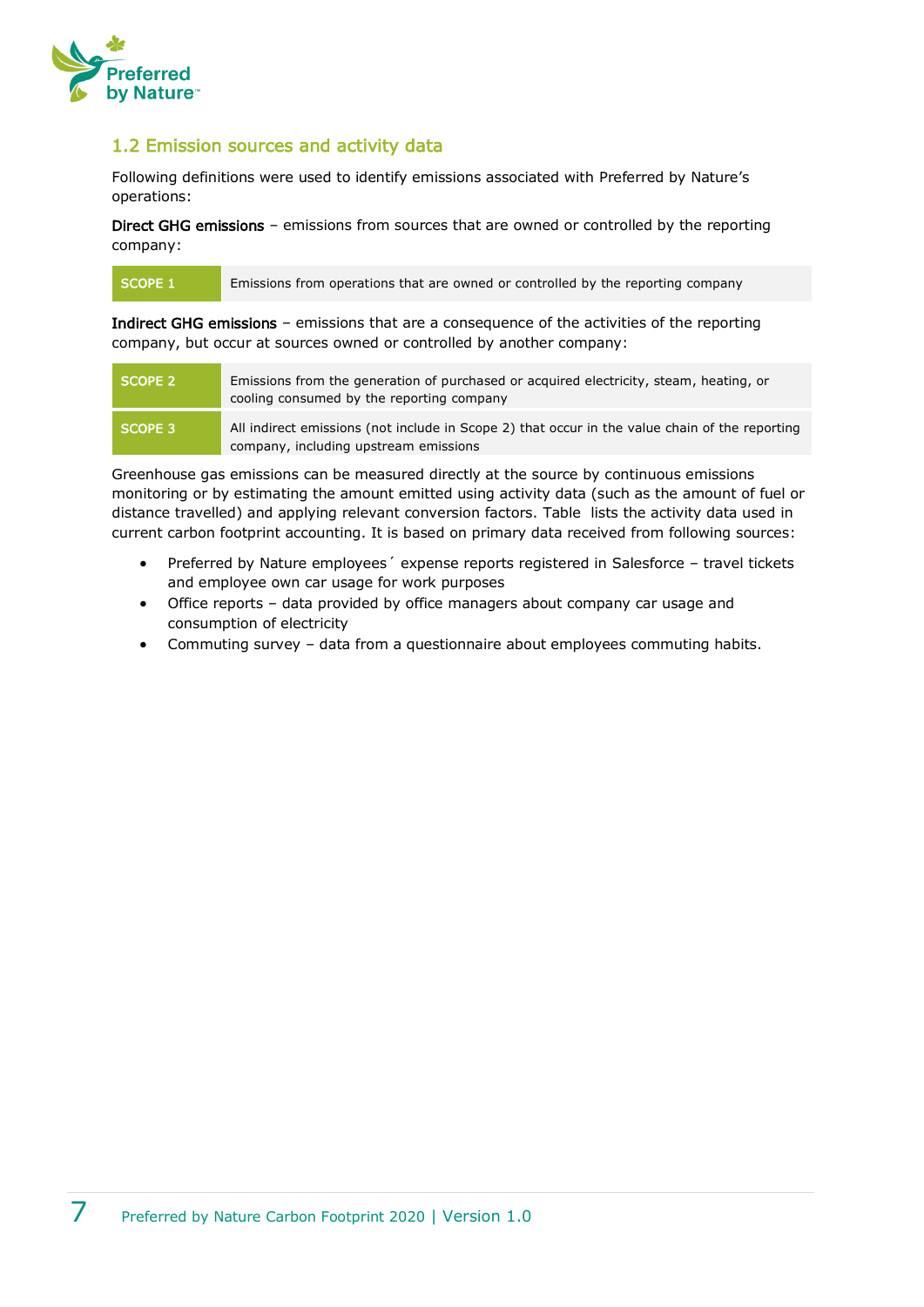| Table 4 Activity data, units and data sources. |  |  |
|------------------------------------------------|--|--|
|------------------------------------------------|--|--|

| <b>Emission</b>             | <b>Scope</b> | Category (GHG Protocol)                                                                                                                  | Emission source (Preferred by Nature)                      | <b>Unit</b>               | Activity data source (Preferred by Nature) |
|-----------------------------|--------------|------------------------------------------------------------------------------------------------------------------------------------------|------------------------------------------------------------|---------------------------|--------------------------------------------|
| type                        |              |                                                                                                                                          |                                                            |                           |                                            |
| <b>Direct</b><br>emission   | Scope 1      | Transportation of products,<br>materials, waste, and<br>employees                                                                        | Transportation in vehicles owned<br>by Preferred by Nature | km                        | Office report                              |
| <b>Indirect</b><br>emission | Scope 2      | Purchased electricity, heat,<br>and steam                                                                                                | Electricity - Preferred by Nature<br>offices               | kWh                       | Office report                              |
| <b>Indirect</b>             | Scope 3      | Purchased electricity                                                                                                                    | Electricity - Home offices                                 | <b>kWh</b>                | Estimation based on Office report          |
| emission                    |              | Business travel -                                                                                                                        | Business travel/Air travel long haul                       | passenger/km <sup>*</sup> | Employee expense report in Salesforce      |
|                             |              | transportation of                                                                                                                        | Business travel/Air travel short haul                      | passenger/km              | Employee expense report in Salesforce      |
|                             |              | employees for business-<br>related activities in                                                                                         | Business travel/Rail travel                                | passenger/km              | Employee expense report in Salesforce      |
|                             |              | vehicles owned or                                                                                                                        | Business travel/Coach travel                               | passenger/km              | Employee expense report in Salesforce      |
|                             |              | operated by third parties<br>All indirect emissions that<br>occur in the value chain of<br>the reporting company<br>Employee commuting - | Business travel/Public transport<br>travel                 | passenger/km              | Employee expense report in Salesforce      |
|                             |              |                                                                                                                                          | Business travel/Ferry travel                               | passenger/km              | Employee expense report in Salesforce      |
|                             |              |                                                                                                                                          | Business travel/Taxi travel                                | passenger/km              | Employee expense report in Salesforce      |
|                             |              |                                                                                                                                          | Business travel/Rental car                                 | km                        | Employee expense report in Salesforce      |
|                             |              |                                                                                                                                          | Business travel/Employee-owned car                         | km                        | Employee expense report in Salesforce      |
|                             |              |                                                                                                                                          | Accommodation                                              | room/night                | Employee expense report in Salesforce      |
|                             |              |                                                                                                                                          | Commuting/Car travel                                       | km                        | Commuting survey                           |
|                             |              | transportation of<br>employees between their                                                                                             | Commuting/Car sharing                                      | km                        | Commuting survey                           |
|                             |              | homes and their worksites                                                                                                                | Commuting/Bus travel                                       | passenger km              | Commuting survey                           |
|                             |              |                                                                                                                                          | Commuting/Rail travel                                      | passenger km              | Commuting survey                           |
|                             |              |                                                                                                                                          | Commuting/Other PT                                         | passenger.km              | Commuting survey                           |
|                             |              | Commuting/Moped, motorcycle                                                                                                              | km                                                         | Commuting survey          |                                            |

<span id="page-7-0"></span>\*Passenger km is the unit of measurement representing the transport of one (1) passenger by a defined mode of transport (road, rail, air, sea, etc.)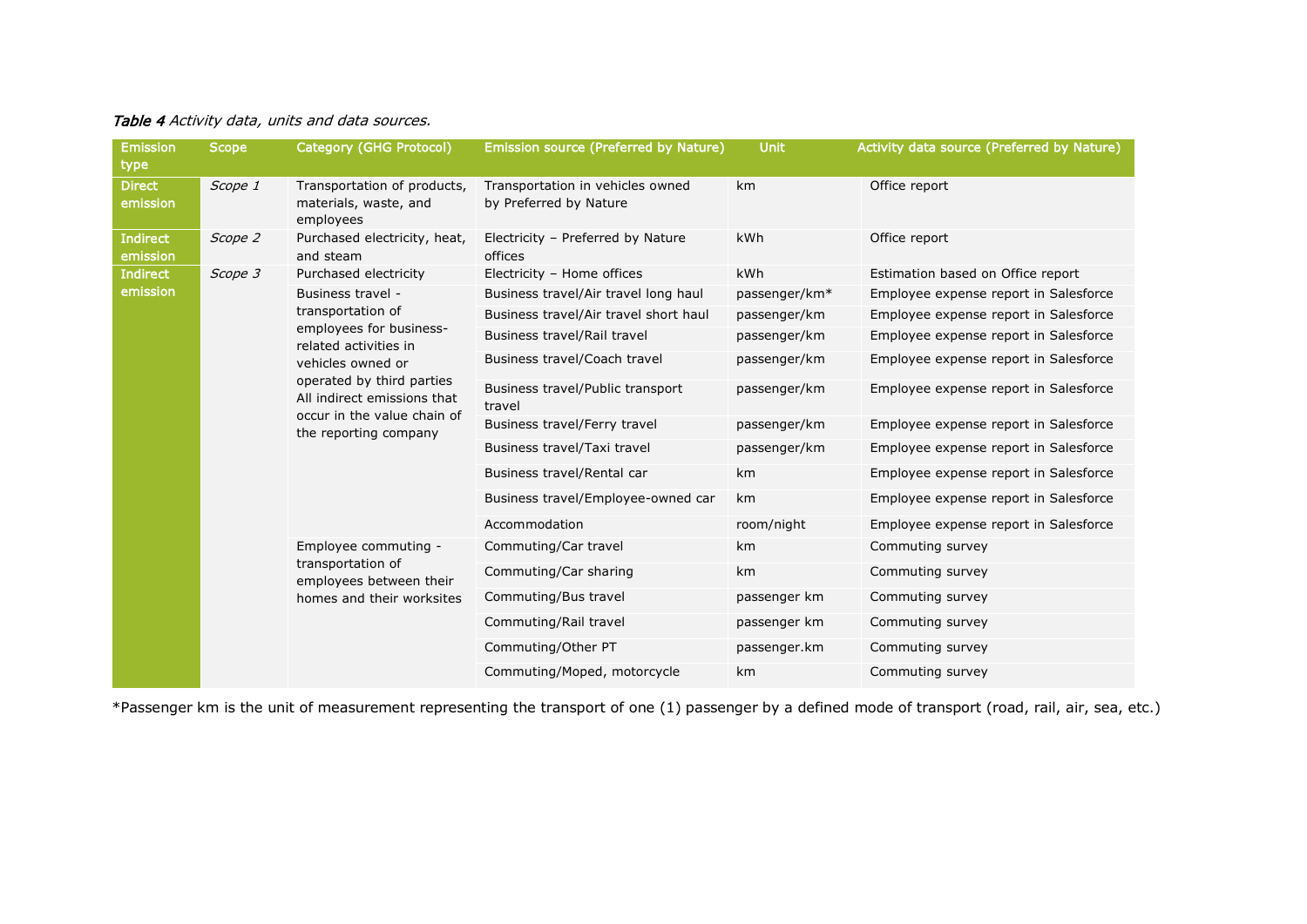

The calculations were performed using Microsoft Excel - an inventory of GHG emissions by source was calculated by applying the emission factors to relevant activity data and aggregating the results to calculate Preferred by Nature's total carbon footprint.

Notes for calculations in different activity fields are listed in Table 5 below.

| <b>Activity</b>              | <b>Notes for calculations</b>                                                                                                                                                                                                                                                                                                                                                   |
|------------------------------|---------------------------------------------------------------------------------------------------------------------------------------------------------------------------------------------------------------------------------------------------------------------------------------------------------------------------------------------------------------------------------|
| <b>Business travel</b>       | Following distances- which are based on estimation - were applied to trips where<br>origin and destination were not indicated:                                                                                                                                                                                                                                                  |
|                              | Taxi trip - 10 km<br>Local bus trip $-10$ km<br>$\sim$<br>Local train trip - 20 km<br>Metro trip - 20 km                                                                                                                                                                                                                                                                        |
| Hotel<br>accommodation       | Number of room-nights were used as the basis for calculation. As a rule, Preferred by<br>Nature uses single or double rooms. One room-night is considered when one hotel<br>room is booked for one night, regardless of if 1 or 2 people stay in the room. A<br>country average estimated emission figure per room night was used for calculations<br>as reported in DEFRA2020. |
| <b>Employee</b><br>commuting | Data from internal commuting survey was used to estimate the yearly distances<br>travelled and modal split.                                                                                                                                                                                                                                                                     |
|                              | 224 annual working days (working days in Denmark) was used to estimate the annual<br>value for distances.                                                                                                                                                                                                                                                                       |
| Electricity<br>consumption   | Electricity consumption data was collected from offices in 13 countries. In the<br>remaining countries, either no data was available, or no office is in place.                                                                                                                                                                                                                 |
|                              | Based on reported data, an average yearly consumption was found per employee of<br>Preferred by Nature and applied to estimate the consumption in those offices or for<br>those employees where data was not available.                                                                                                                                                         |
|                              | The estimation of electricity consumption included employees working from home,<br>assuming that their electricity consumption is the same as for employees working in<br>Preferred by Nature offices.                                                                                                                                                                          |
|                              | An average emission factor (location based, production mix) for countries where<br>Preferred by Nature employs staff reported in 2020 Grid Electricity Emissions Factors<br>$v1.3$ - July 2020 was applied to the calculations.                                                                                                                                                 |
|                              |                                                                                                                                                                                                                                                                                                                                                                                 |

Table 5 Notes for calculations

According to Preferred by Nature Carbon Footprint Management Standard p 2.1.8, emissions which do not account for more than 5% of the total anticipated carbon footprint and which are costly or unfeasible to quantify precisely, may be excluded from the calculations. Based on estimates on the anticipated carbon emissions and/or lack of reliable methods for data collection, the following activity data were left out from 2020 accounting: heating/cooling through other means than electricity, water supply, water treatment, waste generation, paper purchase, purchase, and shipment of laptops and of other office equipment purchases (e.g., printers, external monitors, furniture), data transfer and storage and use of courier services. To compensate for the emissions excluded from these activities, a buffer of 5% was added to the total annual carbon emission. In the following years, the feasibility of gathering the listed data will be re-assessed.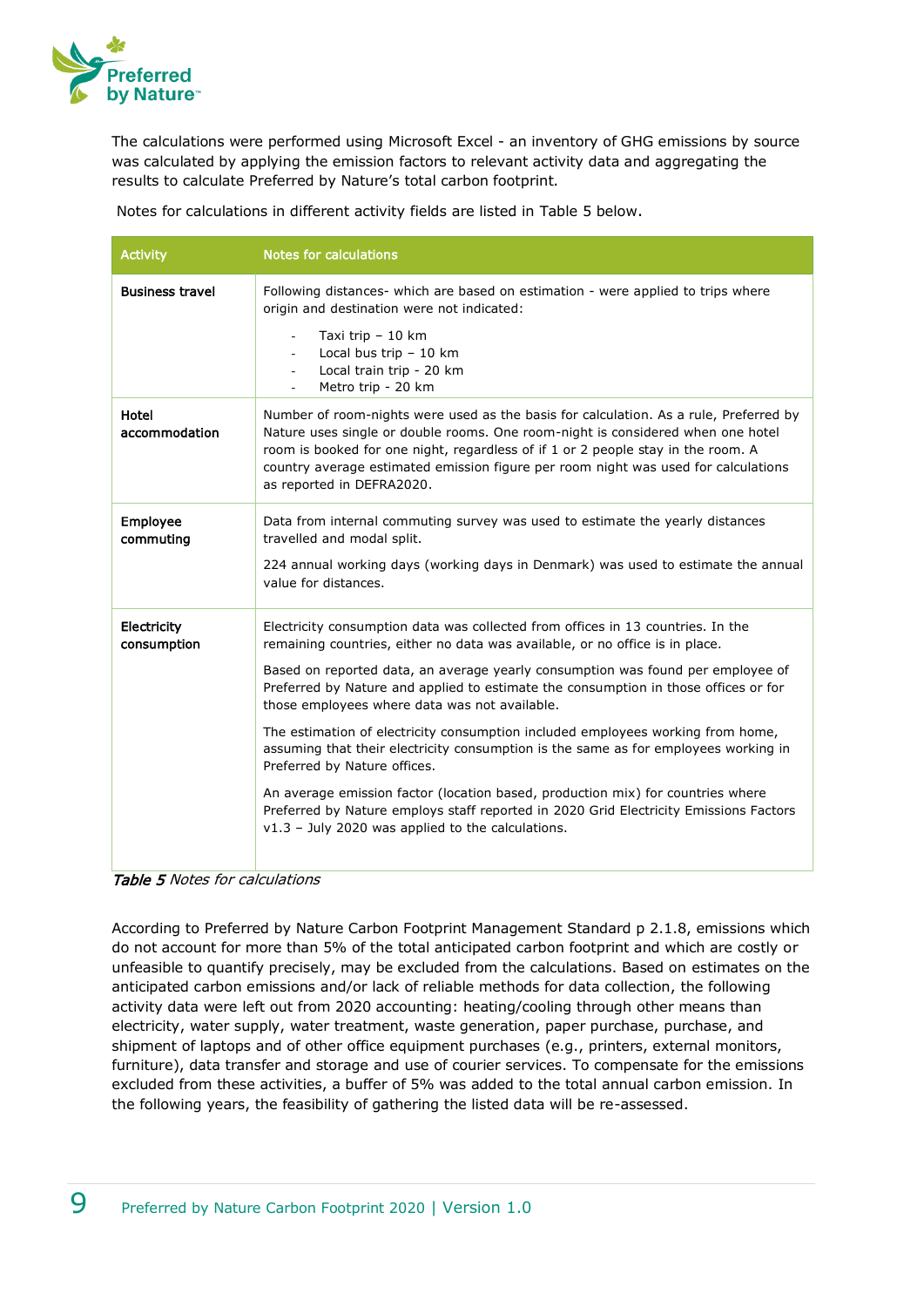

#### <span id="page-9-0"></span>1.3 GHGs applied

Values for the non-carbon dioxide (CO2) GHGs, methane (CH4) and nitrous oxide (N2O), are presented as CO2 equivalents (CO2e) in the current accounting. UK "Government Greenhouse Gas (GHG) Conversion Factors for Company Reporting 2020" was used as the best available public data source for conversion factors.

#### <span id="page-9-1"></span>1.4 Emission factors

Emission factors are calculated ratios that link GHG emissions to an activity at an emission source thereby converting activity data to carbon emissions. Emission factors used for the calculation of the 2019 carbon footprint and sources of data are found in Table 6.

| <b>Scope</b>         | <b>Emission source</b>        | <b>Type</b>                                                            | <b>Unit</b>       | <b>Emission</b><br>factor<br>kgCO2e/<br>unit | Data source                                                    |
|----------------------|-------------------------------|------------------------------------------------------------------------|-------------------|----------------------------------------------|----------------------------------------------------------------|
| Scope<br>1, 3        | Transportation<br>in vehicles | Average car/ petrol                                                    | km                | 0.1743                                       | DEFA2020/Business travel<br>land                               |
|                      | owned or<br>controlled by     | Average car/ diesel                                                    | km                | 0.16844                                      | DEFRA2020/Business travel<br>land                              |
|                      | Preferred by<br>Nature        | Average car/ hybrid                                                    | km                | 0.11558                                      | DEFRA2020/Business travel<br>land                              |
| <b>Scope</b><br>2, 3 | Electricity                   | Country average,<br>(location-based,<br>production mix)<br>consumption | kWh               | 0.42                                         | 2020 Grid Electricity<br>Emissions Factors v1.0 - June<br>2020 |
| Scope<br>3           | Air travel                    | Short/haul/Economy<br>class                                            | passenger/<br>km  | 0.15298                                      | DEFRA2020/Business travel<br>air                               |
|                      |                               | Long-haul/Economy<br>class                                             | passenger/<br>km  | 0.14615                                      | DEFRA2020/Business travel<br>air                               |
|                      | Rail travel                   | International rail                                                     | passenger/<br>km  | 0.00497                                      | DEFRA2020/Business travel<br>land                              |
|                      | <b>Bus travel</b>             | Coach                                                                  | passenger/<br>km  | 0.02732                                      | DEFRA2020/Business travel<br>land                              |
|                      | Public transport<br>travel    | Light rail, city bus<br>metro, and tram                                | passenger/<br>km  | 0.03508                                      | DEFRA2020/Business travel<br>land                              |
|                      | Ferry travel                  | Car passenger                                                          | passenger/<br>km  | 0.11662                                      | DEFRA2020/Business travel<br>sea                               |
|                      | Taxi travel                   | Regular Taxi                                                           | passenger/<br>km  | 0.1714                                       | DEFRA2020/Business travel<br>land                              |
|                      | Motorbike                     | Average motorbike                                                      | km                | 0.11662                                      | DEFRA2020/Business travel<br>land                              |
|                      | Accommodation                 | Average<br>accommodation                                               | room per<br>night | 47.17                                        | DEFRA2020/Hotel stay                                           |

Table 6 Emission factors and data sources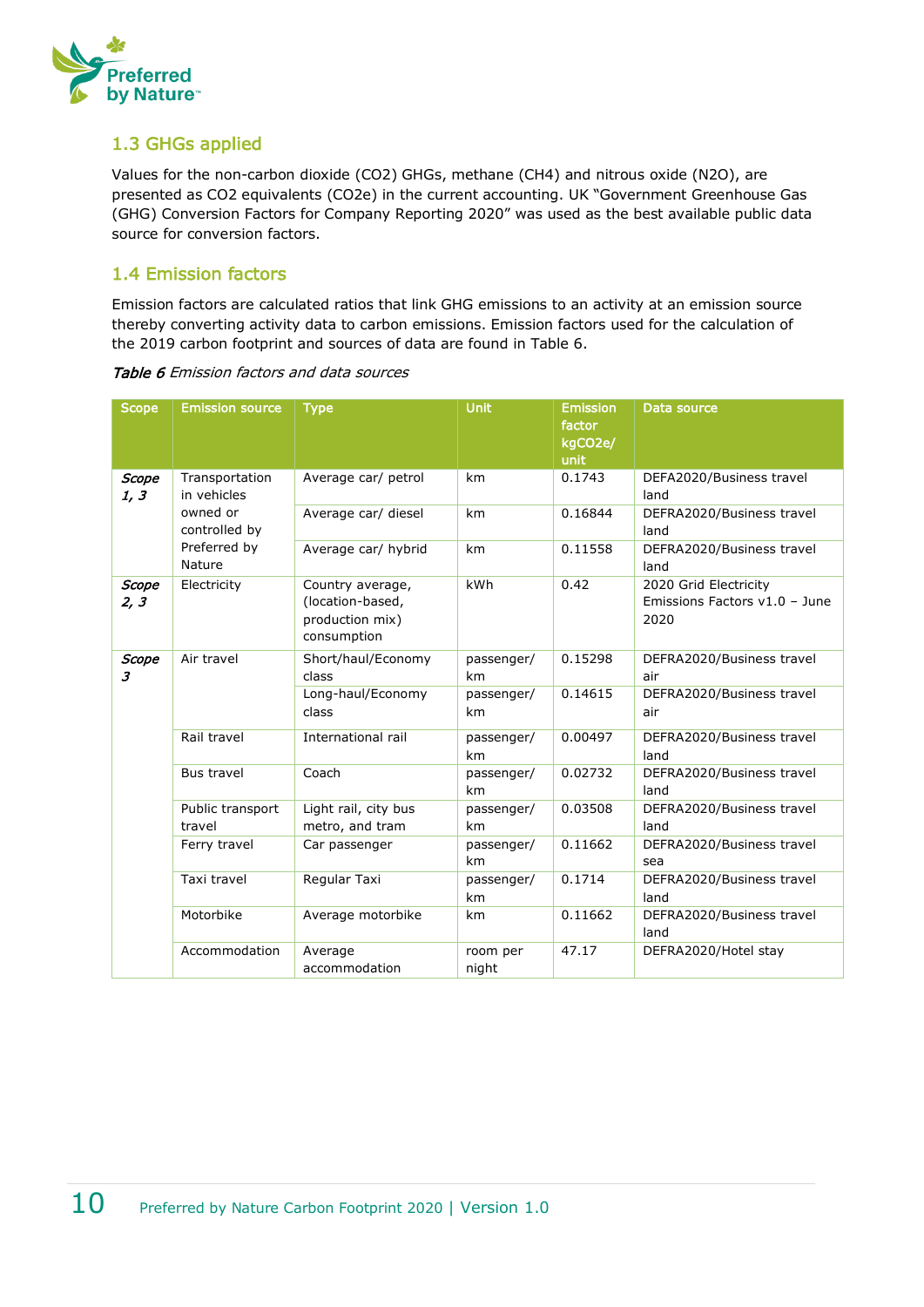

## <span id="page-10-0"></span>2 Results

#### <span id="page-10-1"></span>2.1 Total net carbon emissions

Total carbon footprint from Preferred by Nature's internal operations in 2020 was 764.7 tCO2e corresponding to a relative emission of 2.9 tCO2e per employee. Table 6 below provides a detailed overview of the Scope 1, Scope 2 and Scope 3 emissions.

Table 3 Detailed overview of Preferred by Nature's total emissions 2020

| <b>Scope</b> | Category                                                                                                                                          | <b>Emission source</b>                                                               | <b>Unit</b>   | <b>Activity</b><br>data | <b>Emission</b><br>(tCO2e) |
|--------------|---------------------------------------------------------------------------------------------------------------------------------------------------|--------------------------------------------------------------------------------------|---------------|-------------------------|----------------------------|
| Scope 1      | Transportation of<br>products,<br>materials, waste,<br>and employees                                                                              | Transportation in vehicles owned<br>or controlled by Preferred by<br>Nature (diesel) | km            | 64 400                  | 10.8                       |
|              |                                                                                                                                                   | Transportation in vehicles owned<br>or controlled by Preferred by<br>Nature (petrol) |               | 21 542                  | 3.8                        |
|              |                                                                                                                                                   | Transportation in vehicles owned<br>or controlled by Preferred by<br>Nature (hybrid) |               | 42 600                  | 5.0                        |
|              |                                                                                                                                                   | Transportation of employees (Total)                                                  |               | 128 542                 | 19.6                       |
| Scope 2      | Imports of                                                                                                                                        | Electricity                                                                          | kWh           | 127 257                 | 54.5                       |
|              | electricity, heat,<br>and steam                                                                                                                   | Electricity (Total)                                                                  |               | 127 257                 | 54.5                       |
| Scope 3      | Imports of                                                                                                                                        | Electricity/teleworking                                                              | kWh           | 182 182                 | 77.8                       |
|              | electricity                                                                                                                                       | Electricity (Total)                                                                  |               | 182 182                 | 77.8                       |
|              | Business travel -<br>transportation of<br>employees for<br>business-related<br>activities in<br>vehicles owned or<br>operated by third<br>parties | Business travel/Air travel long<br>haul                                              | passenger/ km | 439 472                 | 59.3                       |
|              |                                                                                                                                                   | Business travel/Air travel short<br>haul                                             | passenger/ km | 1 387 509               | 207.6                      |
|              |                                                                                                                                                   | Business travel/Train travel                                                         | passenger/ km | 309 013                 | 1.4                        |
|              |                                                                                                                                                   | Business travel/Bus travel                                                           | passenger/ km | 37 755                  | 1.0                        |
|              |                                                                                                                                                   | Business travel/Public transport<br>travel                                           | passenger/ km | 13 800                  | 0.7                        |
|              |                                                                                                                                                   | Business travel/Ferry travel                                                         | passenger/ km | 1 3 3 0                 | 0.2                        |
|              |                                                                                                                                                   | Business travel/Taxi travel                                                          | passenger/ km | 34 886                  | 6.0                        |
|              |                                                                                                                                                   | Business travel/Employee-owned<br>car                                                | Km            | 354 268                 | 60.7                       |
|              |                                                                                                                                                   | Business travel/Rental car                                                           | Km            | 259 625                 | 42.9                       |
|              |                                                                                                                                                   | Business travel/hotel<br>accommodation                                               | room night    | 2 9 6 1                 | 136.0                      |
|              |                                                                                                                                                   | Business travel/unidentified                                                         | <b>NA</b>     |                         | 8.5                        |
|              |                                                                                                                                                   | <b>Business travel (Total)</b>                                                       |               |                         | 524.3                      |
|              | Employee<br>commuting -                                                                                                                           | Commuting/Car travel petrol                                                          | km            | 130 339                 | 22.7                       |
|              | transportation of                                                                                                                                 | Commuting/Car travel diesel                                                          | km            | 107 671                 | 18.7                       |
|              | employees                                                                                                                                         | Commuting/Car travel hybrid                                                          | km            | 17 000                  | 3.0                        |
|              | between their<br>homes and their                                                                                                                  | Commuting/Carshare                                                                   | passenger. km | 20 362                  | 3.5                        |
|              | worksites                                                                                                                                         | Commuting/Bus travel                                                                 | passenger. km | 41 767                  | 1.1                        |
|              |                                                                                                                                                   | Commuting/Rail travel                                                                | passenger. km | 40 790                  | 0.2                        |
|              |                                                                                                                                                   | Commuting/Light rail, metro and<br>tram                                              | passenger. km | 30 000                  | 0.9                        |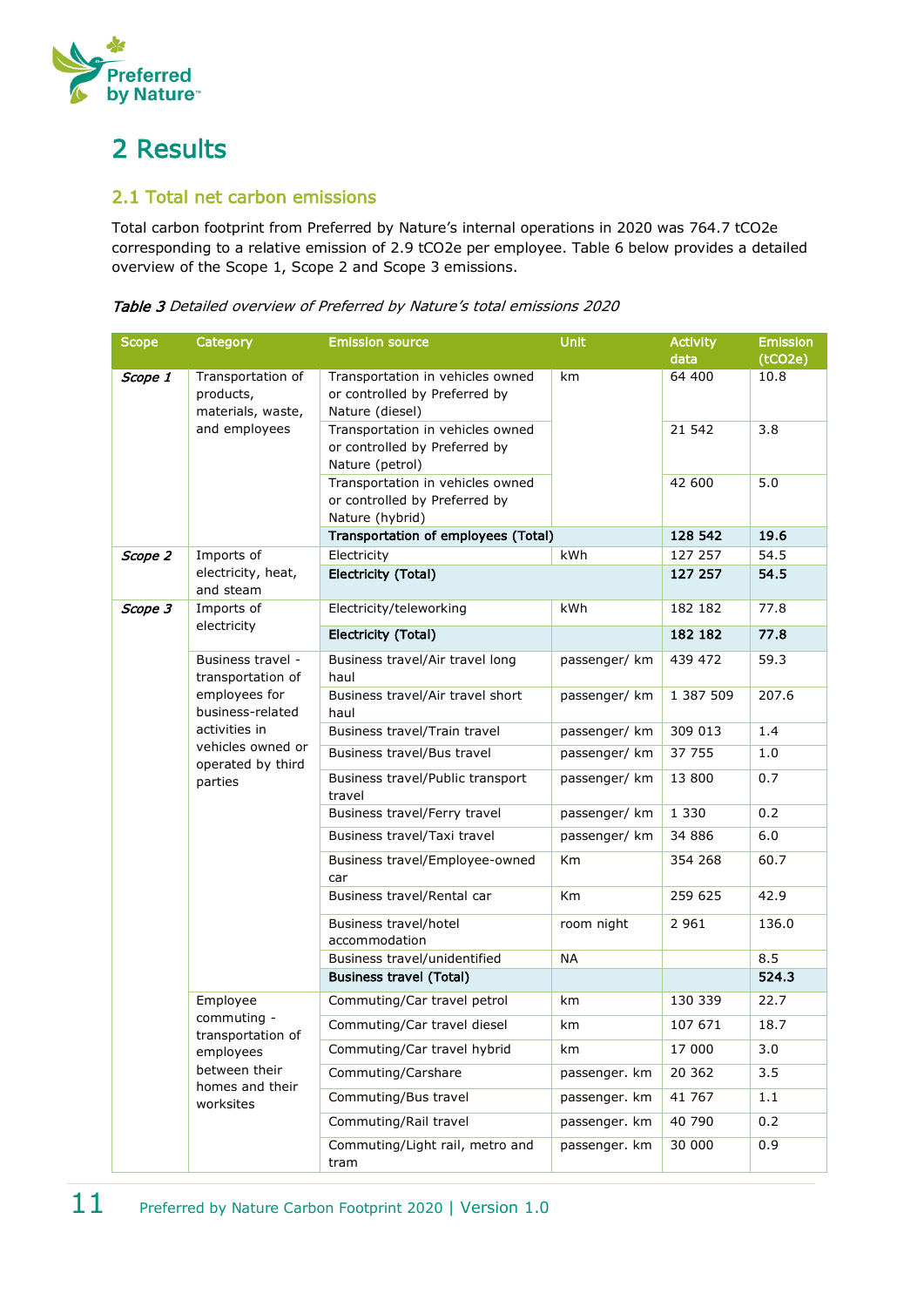

|                    |  | Commuting/Motorbike travel | passenger. km | 18 600  |       |
|--------------------|--|----------------------------|---------------|---------|-------|
|                    |  | <b>Commuting (Total)</b>   |               | 412 247 | 52.1  |
| <b>Total</b>       |  |                            |               |         | 728.3 |
| Buffer 5%          |  |                            |               |         | 36.4  |
| <b>GRAND Total</b> |  |                            |               | 764.7   |       |

Almost 70% of the total carbon emissions were related to business travel followed by electricity (18%) and employee commuting (7%) (Figure 2).



#### Figure 2 Total carbon footprint by emissions source

Mobility emissions such as business travel, owned/leased vehicles, and employee commuting, accounted for 80% of Preferred by Nature's total carbon emission in 2020. The breakdown of the carbon emission from business travel is shown in the figure below (Figure 3). Air travel accounts for 51% of all emissions related to business travel followed by accommodation (26%) and car (21 %).



Figure 3 Carbon footprint from business travel by emissions source (Other includes taxi, city train, tram, metro, ferry)